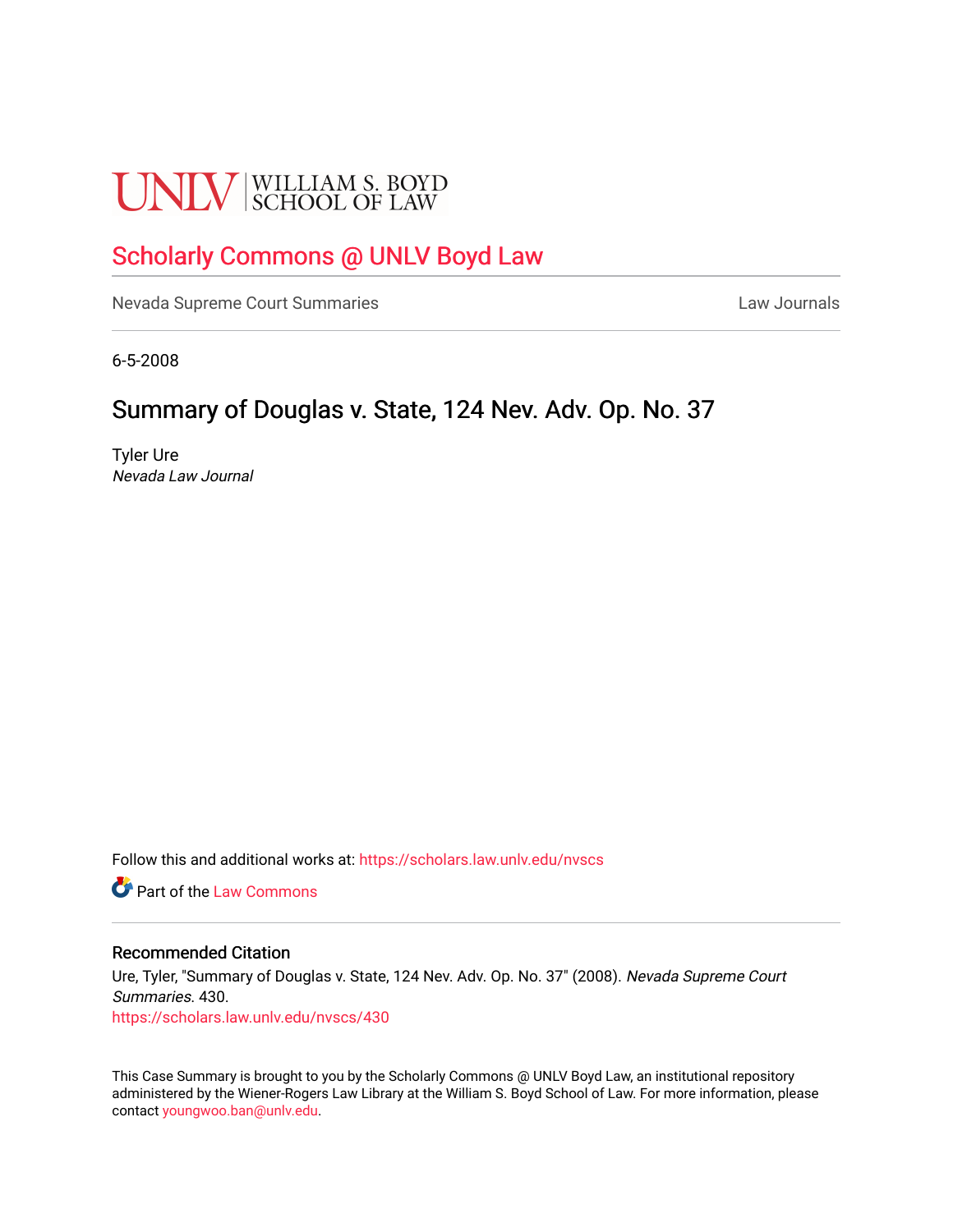Douglas v. State 124 Nev. Adv. Op. [N](#page-1-0)o. 37 June 5,  $2008^1$  $2008^1$ 

#### **Summary**

Appeal from district court denial of plaintiff's writ of mandamus.

#### **Disposition/Outcome**

 Reversed and remanded. Under NRS 213.1214, the Parole Board only needs to require pysch panel certification on the offender's last sex offense, not for the last offense prior to being released into society for anyone ever convicted of a sex offense.

#### **Factual and Procedural History**

In 1996, Douglas was convicted of robbery and attempted sexual assault and paroled. While on parole, Douglas committed an attempted burglary and the district court revoked his parole. He was convicted on that charge and sentenced to 14 to 48 months. Shortly after, the pysch panel recertified Douglas on his attempted sexual assault charge.

 Two years later, Douglas sought to be paroled from the attempted burglary charge. The parole board informed him that he would have to again receive pysch panel certification. The pysch panel later refused to certify Douglas and he filed a petition for writ of mandamus arguing that the State violated a statutory duty when it required him to be certified by the Psych Panel on a nonsexual offense. The district court concluded that NRS 213.1214 required Douglas to obtain pysch panel certification.

#### **Discussion**

District court misplaced its reliance on NRS 213.1214(3). The court concluded that the plain language of NRS 213.1214 was "unambiguous and clearly requires recertification only when a prisoner previously convicted of a sex offense receives certification, is paroled to the street, and then returns to the custody of the Department of Corrections."<sup>[2](#page-1-1)</sup> Because Douglas was recertified on the sexual assault charge after his parole was revoked, and he remained in custody, he was not required to obtain another pysch panel certification on his attempted burglary charge.

 The state did not and could not revoke Douglas' certification under NRS 213.1214(3). Even if the pysch panel revoked Douglas' certification, there is no statutory

1

<sup>&</sup>lt;sup>1</sup> By Tyler Ure

<span id="page-1-1"></span><span id="page-1-0"></span><sup>2</sup> *Douglas v. State*, 124 Nev. Adv. Op. No. 37 (June 5, 2008).